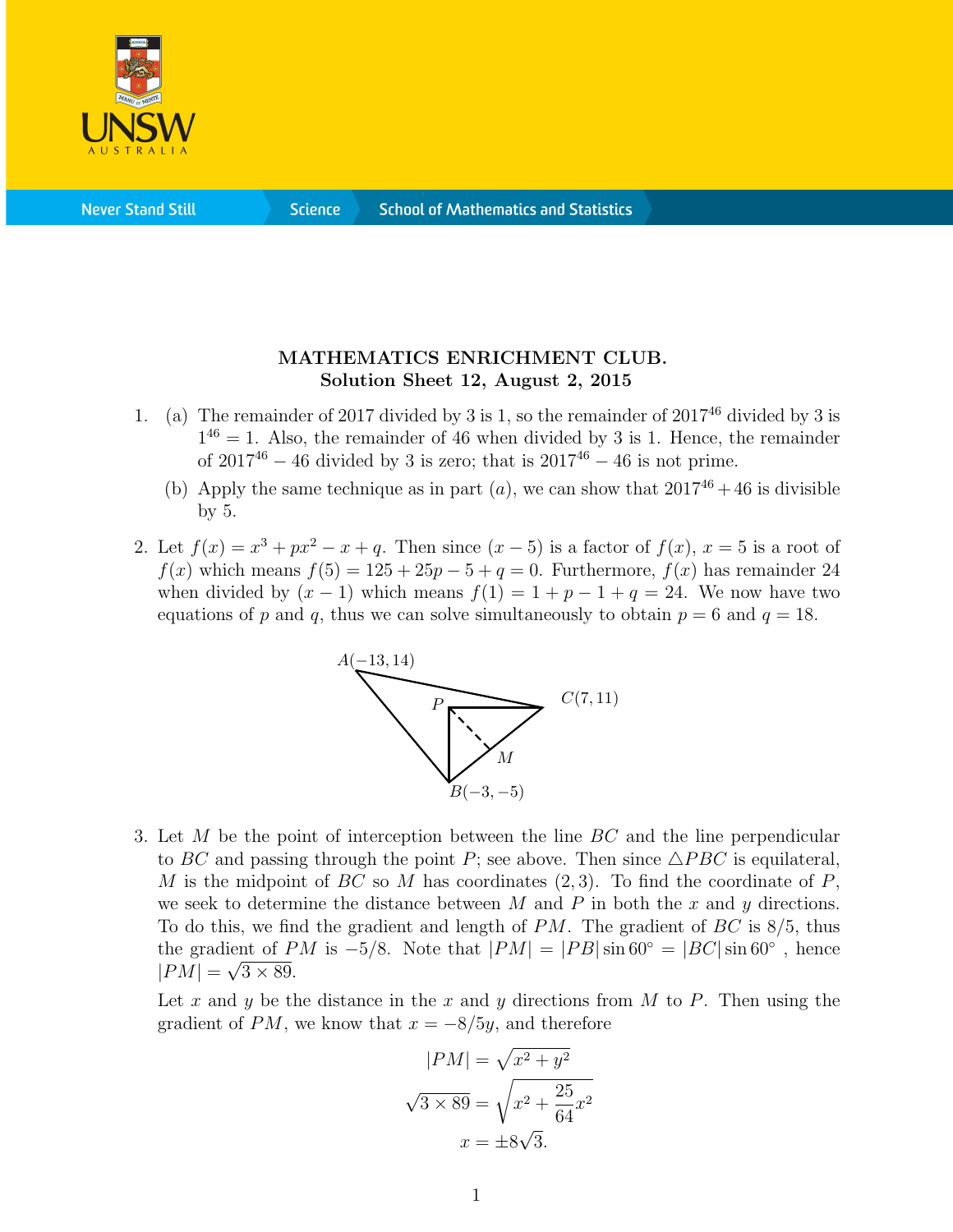It is clear from the diagram that  $x = -8\sqrt{3}$  else p would be outside of  $\triangle ABC$ , hence  $y = 5\sqrt{3}$ . Therefore the coordinate of the point P is  $(2 - 8\sqrt{3}, 2 + 8\sqrt{3})$ .

4. The answer is 3; The sequence is  $\dots$  3, 4, 5, 6, 7, 8, 9,  $\dots$ , the sum of the middle five terms are equal to the sum of the last four. So to complete this problem, we just need to show that there is no way to get less than 3 overlaps.

Firstly, the sum of five consecutive terms is 30, the sequence must contain 6. Also, the sequence cannot be constant, because if it is then the sum of four consecutive terms is 24. Therefore, the common difference  $d \geq 1$ .

If the overlap is less than three terms, then the sum of the four consecutive terms cannot include 6. Additionally, the four consecutive terms being added must all be greater than 6 (otherwise the sum will be less than 30).

By the assumption of the existence of less than three overlaps, we can write the sum of the four consecutive terms as  $S_4 = [6+kd]+[6+(k+1)d]+[6+(k+2)d]+[6+(k+3)d] =$  $24 + 4kd + 6d$  for some  $k \ge 1$ . But since  $d \ge 1$ , we can see that there is no solution for  $S_4 = 30$ ; we have a contradiction.

5. The trick is the add  $f(\frac{n}{2015})$  and  $f(\frac{2015-n}{2015})$ , for each  $1 \le n \le 2014$ . Since

$$
f\left(\frac{n}{2015}\right) + f\left(\frac{2015 - n}{2015}\right) = \frac{4^{\frac{n}{2015}}}{4^{\frac{n}{2015}} + 2} + \frac{4^{\frac{2015 - n}{2015}}}{4^{\frac{2015 - n}{2015}} + 2}
$$
  
= 
$$
\frac{4^{\frac{n}{2015}} \times \left(4^{\frac{n}{2015}} - 2\right)}{2\left(4^{\frac{2015 - n}{2015}} - 4^{\frac{2015 - n}{2015}}\right)} + \frac{4^{\frac{2015 - n}{2015}} \times \left(4^{\frac{2015 - n}{2015}} - 2\right)}{2\left(4^{\frac{n}{2015}} - 4^{\frac{2015 - n}{2015}}\right)}
$$
  
= 1.

Hence,  $f(1/2015) + f(2/2015) + \ldots + f(2014/2015) = 2014/2 = 1012$ .

6. One way to solve this is by using similar triangles, but a much cleaner way to do this is by introducing coordinates. Since the diagonals of ABCD meets at right angles, if we set  $(0, 0)$  be the point where the diagonals intercept, then we can assign the coordinates  $A(a, 0), B(0, b), C(c, 0)$  and  $D(0, d)$ , where  $a, d < 0$  and  $b, c > 0$ .

We find the y-coordinates  $y_M$  and  $y_N$  of the points M and N respectively, and show that they are the same; then since A and C are on the x-axis, the line  $MN$  is parallel to AC.

To find the y-coordinate of  $M$ , we find the point of interception between the lines  $BM$ and AD. The equation of the line AD is given by  $y = (-d/a)x + d$ , and the line BM by  $y = (-c/b)x + b$  (the line BC has gradient b/c which is perpendicular to BM). Thus solving simultaneously, we have  $y_M = \frac{ac(d-b^2d)}{ac-bd}$ . To find the y-coordinate of N, we just need to permute a and c. But since  $y_M$  is symmetric in a and c,  $y_M = y_N$  so we are done.

## Senior Questions